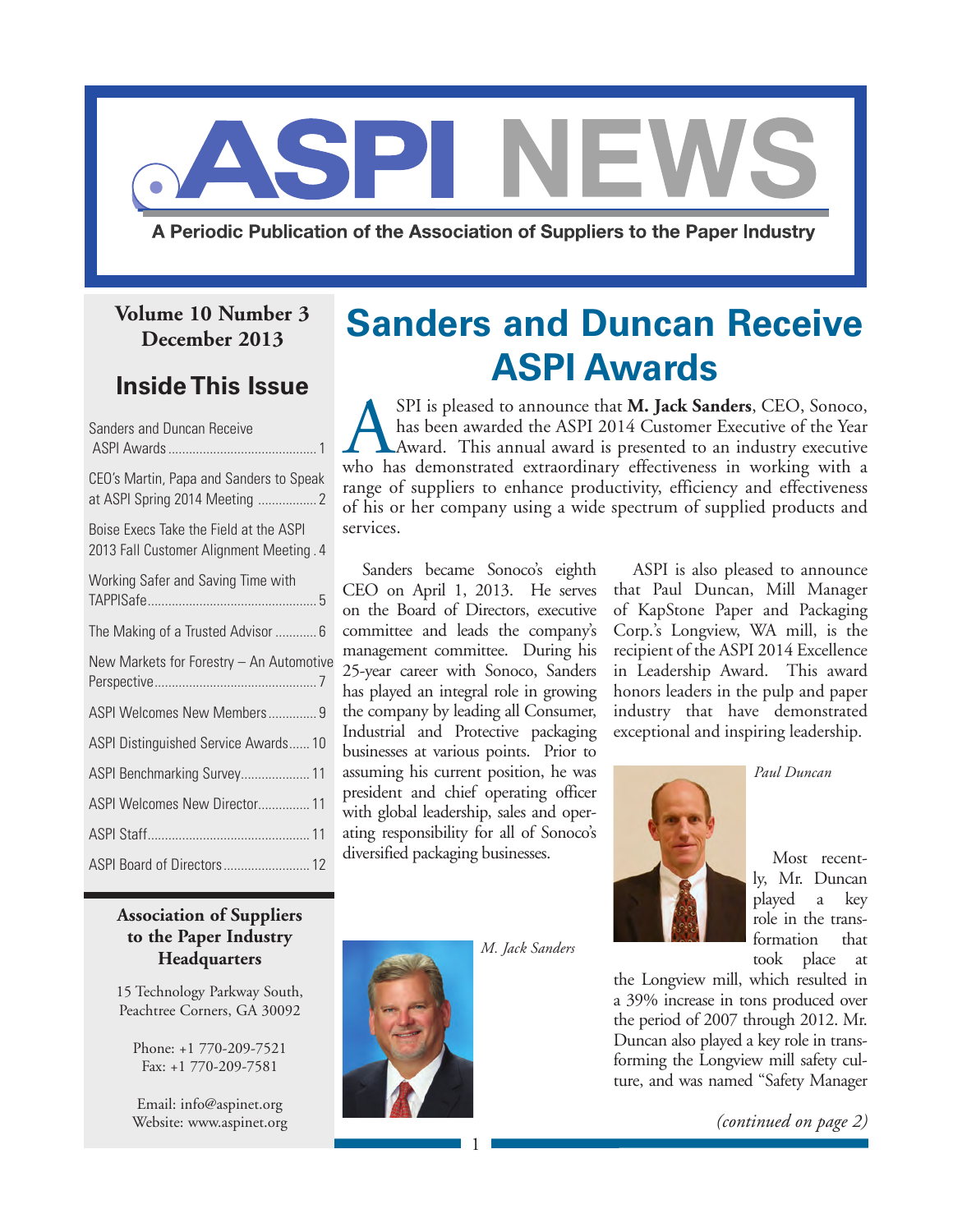### **Sanders and Duncan Receive ASPI Awards**

*(continued from page 1)*

of the Year" at the Western Pulp and Paper Workers Conference in 2012.

Mr. Duncan received a Bachelor of Science degree in chemical engineering at the University of Oklahoma, and began his career in the paper industry in 1986 as a process engineer. He now holds the position of mill manager at

the KapStone Longview Mill, where he is responsible for managing all of the manufacturing, maintenance and engineering support operations for one of the largest paper mills in North America.

Nominations for both awards were made by ASPI members, and

voted on by the ASPI Board of Directors. Sanders and Duncan will be presented with their awards at the ASPI 2014 Spring Meeting, February 26-28, 2014 in Sarasota, Florida. Join your supplier executive peers in honoring the accomplishments of these executives.  $\blacklozenge$ 

# **CEOs Martin, Papa, and Sanders to Speak at ASPI 2014 Spring Meeting**

SPI's 2014 Spring Meeting features CEOs from three leading companies: Newark Recycled Paperboard Solutions, NewPage, and Sonoco. Hear **M. Jack Sanders**, CEO of Sonoco, **George F. Martin**, President and CEO of NewPage and **Frank Papa**, President and CEO of Newark Recycled Paperboard Solutions, as they share how suppliers can support their company's strategic objectives.



### *George F. Martin*

Sanders will be awarded the ASPI 2014 Customer Executive of the Year Award during this meeting.

Also joining the program will be **Paul Duncan**, Mill Manager of

KapStone Paper and Packaging Corp.'s Longview, WA mill. Duncan will be receiving the ASPI 2014 Excellence in Leadership Award.



*Frank Papa*

Scheduled for **February 26-28, 2014** at the Ritz Carlton in Sarasota, Florida, the event includes ample networking time and a well-attended spouse program. Registration is

now open. Visit [www.aspinet.org fo](http://www.aspinet.org)r more details.

Join your supplier executive peers this February to meet these industry CEOs and hear how your company can support the strategic growth of NewPage, Newark, and Sonoco. In addition to the formal program, there will

### *ASPI 2014 Spring Meeting Preliminary Program*

**Wednesday, February 26, 2014**

*3:30 – 5:30 PM ASPI Board Meeting 6:30 – 9:30 PM Welcome Dinner and Reception*

#### **Thursday, February 27, 2014**

|                         | 7:00 - 8:00 AM Continental Breakfast  |
|-------------------------|---------------------------------------|
|                         | 8:00 - 12:00 AM Morning Presentations |
| $12:00 - 1:30 PM$ Lunch |                                       |
|                         | 1:30 - 5:00 PM Afternoon Activities   |
|                         | 6:30 - 9:30 PM Dinner and Reception   |

#### **Friday, February 28, 2014**

|          | 7:00 - 8:00 AM Continental Breakfast   |
|----------|----------------------------------------|
|          | 8:00 - 11:00 AM Morning Presentations, |
|          | <b>ASPI</b> Business Meeting           |
| 11:00 AM | Meeting Adjourns                       |
|          | 11:00 - 12:00 PM ASPI Board Meeting    |

*(continued on page 3)*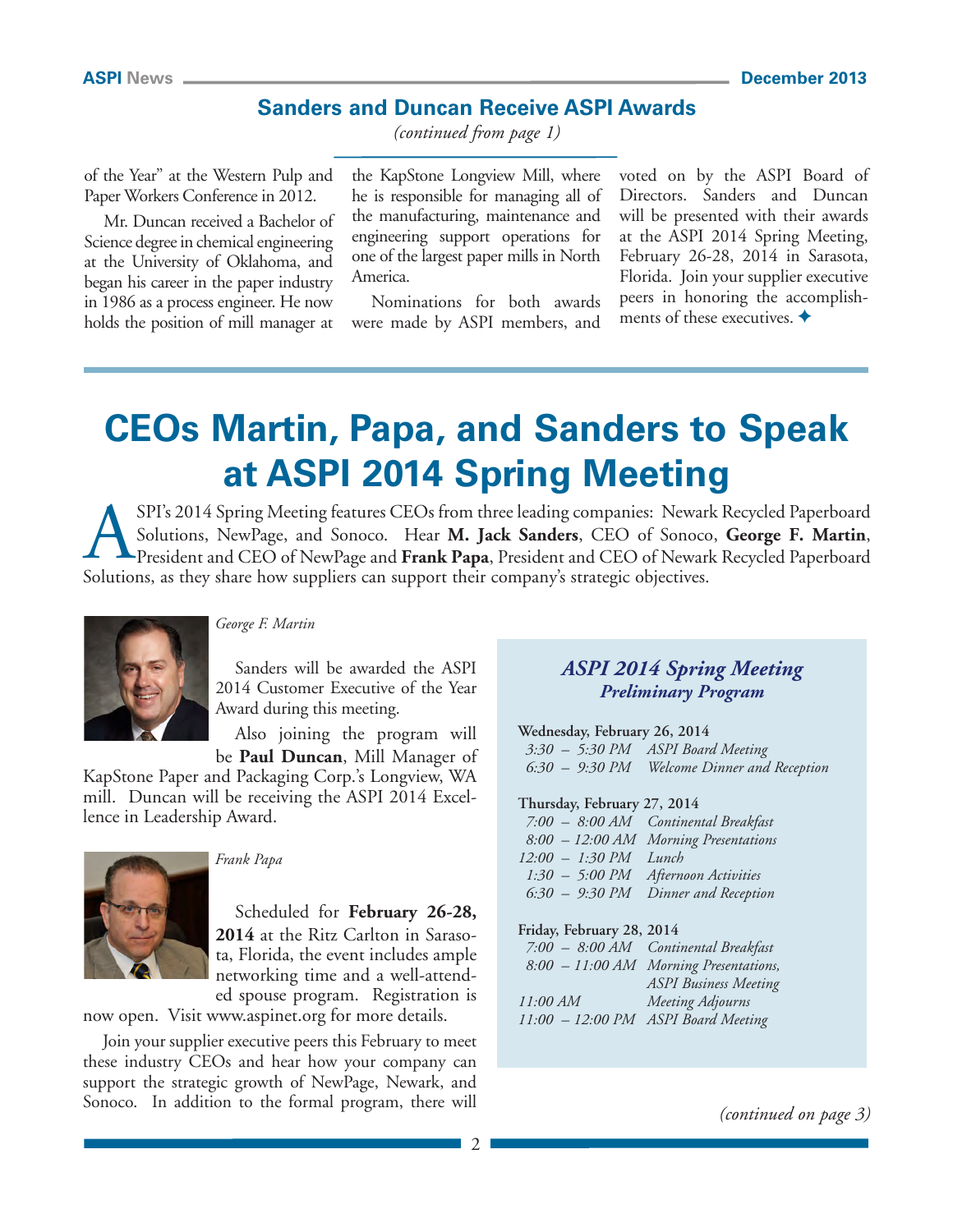### **CEOs Martin, Papa, and Sanders to Speak at ASPI 2014 Spring Meeting**

*(continued from page 2)*

be ample time to network during the two receptions and dinners, plus Thursday afternoon activities.

### **The Spring Venue – Sarasota, Florida**

Located on the shores of Florida's Gulf of Mexico, Sarasota is a city renowned for its sugar-sand beaches, casual elegance, culture, and stunning Spanish-style architecture. The Ritz-Carlton, Sarasota, the venue for the ASPI Spring Meeting, is the perfect place to soak it all in. Attendees and their guests will be treated to luxurious accommodations and unrivalled service.

Ritz Carlton Spa, featuring treatment rooms, saunas, steam rooms, whirlpools and relaxation lounges to ensure the ultimate experience. Beginning with a champagne toast, each guest will be treated to two 25 minute treatments, including facial, massage, pedicure, or manicure.

Following the spa morning, enjoy the vibrancy of Sarasota with lunch at one of the many charming restaurants in downtown area, just a short walking distance from the hotel. Or relax by the pool at the hotel or the beach at the exclusive Ritz Carlton Beach Club on Lido Key. The hotel provides a free



### **The Spouse Program**

The ASPI Spring Meeting includes a well-attended Spouse Program. For the ASPI 2014 Spring Meeting at the Ritz Sarasota, this year's program will be a sophisticated blend of casual beach lifestyle and cosmopolitan excitement.

Join the other guests for a day of relaxation – a continental breakfast followed by the morning at the

shuttle service on the half hour to the Beach, or St. Armands Circle, a great shopping area full of interesting shops and restaurants.

Registration for the spouse program is \$335. It includes all receptions, dinners, lunches, and breakfasts plus the special spa treatments mentioned above. If you have any questions about the Spouse Program, please contact ASPI Meeting Planner Marilyn Jeans at 770-209- 7296 or [mjeans@aspinet.org.](mailto:mjeans@aspinet.org) 

### **ASPI Golf Tournament**

Plan to be a part of the ASPI Golf Tournament at the Legacy Golf Course located approximately 12 miles from the hotel. The golf course was awarded by Golf Digest as being one of the "best places to play."

A tradition at the Spring Meeting, the ASPI Golf Tournament will be held on Thursday afternoon, February  $27<sup>th</sup>$  following morning presentations. Golfers will depart the hotel by carpools for the ride to the golf course. The format will be a scramble tournament with tee times beginning at 1:00pm.

Join your colleagues and the Spring Meeting speakers in this golf scramble for additional networking. Don't forget to bring logo items from your company for golf prizes – and prizes for a variety of reasons – at our Thursday night dinner at the Beach Club.

### **Registration**

ASPI Members can register at the Member Rate of \$885 rate (nonmembers rate is \$1250). Visit [www.aspinet.org to](http://www.aspinet.org) confirm your attendance and reserve your hotel room. Register by **February 3rd**  to ensure a discounted rate at the hotel. If you need to cancel your meeting registration, the cutoff date is February 17th. See the ASPI website for details on ASPI's Meeting Cancellation policy.  $\triangleleft$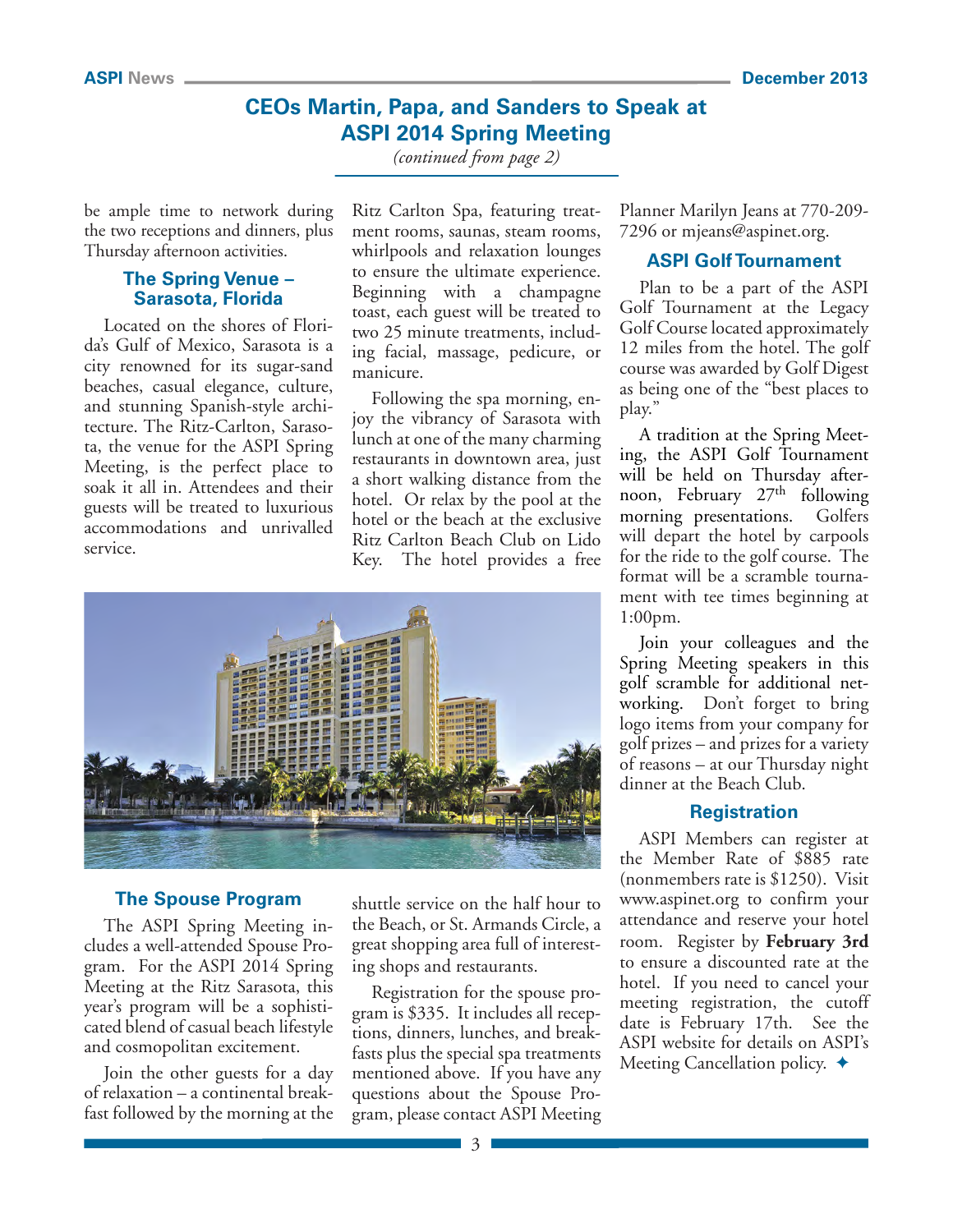# **Boise Execs Take the Field at the ASPI 2013 Fall Customer Alignment Meeting**

It was a bittersweet Fall Customer Alignment meeting in I<br>Boise Inc. president and CEO Alexander Toeldte and his see<br>pany had enjoyed since its inception, and how they ultima<br>of the company by Packaging Corporation of Amer t was a bittersweet Fall Customer Alignment meeting in Boise, Idaho, as over 70 attendees listened to Boise Inc. president and CEO Alexander Toeldte and his senior staff explain the many successes the company had enjoyed since its inception, and how they ultimately led to the October 25, 2013, acquisition

Today Boise is a wholly-owned subsidiary of PCA. The combined company, headquartered in Lake Forest, IL, is the fourth largest producer of containerboard and corrugated packaging products in the U.S. operating eight mills and 97 corrugated product plants and related facilities. PCA is the third largest producer of uncoated freesheet paper in North America. Paper products include imaging papers for the office and home, printing and converting papers, and papers used in packaging, such as pressure sensitive papers.

### **The Scouts Report**

Following the Boise presentations, Mark Connelly from CLSA Asia-Pacific Markets took the stage with the statement that unlike in the past he was "cautiously optimistic" about the industry, despite the fact that most of his presentation described negative aspects. Some of his facts included:

- Uncoated freesheet consumption down 39% per capita since peak. So it isn't wise to spend money to try to convince people to stop buying electronic. Need to find what white paper is good for. White paper industry is thinking wrong. When fighting over a shrinking pie, competition is most important.
- U.S. Coated freesheet consumption is down 47% per

capita since peak in 1999-2000. The Europeans built large capacity about two years before the industry went down.

- U.S. Paperboard Consumption is down 35% per capita decline since peak in 1999. Family companies have managed capital better than larger companies.
- Container board is down 21%. There are 31 containerboard producers with only 4 or 5 large ones.
- OCC and Virgin are at equilibrium again. Big U.S. containerboard producers are affecting the price. China can't as they have to buy recycled. Moving their products away from recycled fiber…can go both ways.
- There are twice as many tissue manufacturers in North America than there were just a few years ago.

The industry shortcomings that Connelly sees include:

- Failure to accept reality. Better examples have arrived.
- Failure to invest wisely. Industry has thrown money at growth for far too long.
- Failure to consolidate intelligently.
- Failure to manage capital aggressively.

Following Connelly was Robert Tracey, Principal with CliftonLarsonAllen, speaking on the topic of Creating Sustainable Health. "Business health drives business value," said Tracey who described a system of profiling suppliers using a Value Triangle and a chart plotting importance versus volume.

Tracey also spoke about the importance of using LEAN saying that its implementation takes time, but it is worth it, and that people typically give up because of: lack of linkage to strategy; text book application of Lean (not every tool is applicable); over emphasis of the tools; under emphasis of the under-lying concepts; unintentional executive undermining; bad consultants; and not enough focus on the people. "Culture is a big deal," concluded Tracey. "It starts with the leadership level."

Attendees also enjoyed a tour of the Boise State Bronco stadium and the famous "blue field," followed by dinner in the Boise State, Stueckle Sky Center. ◆



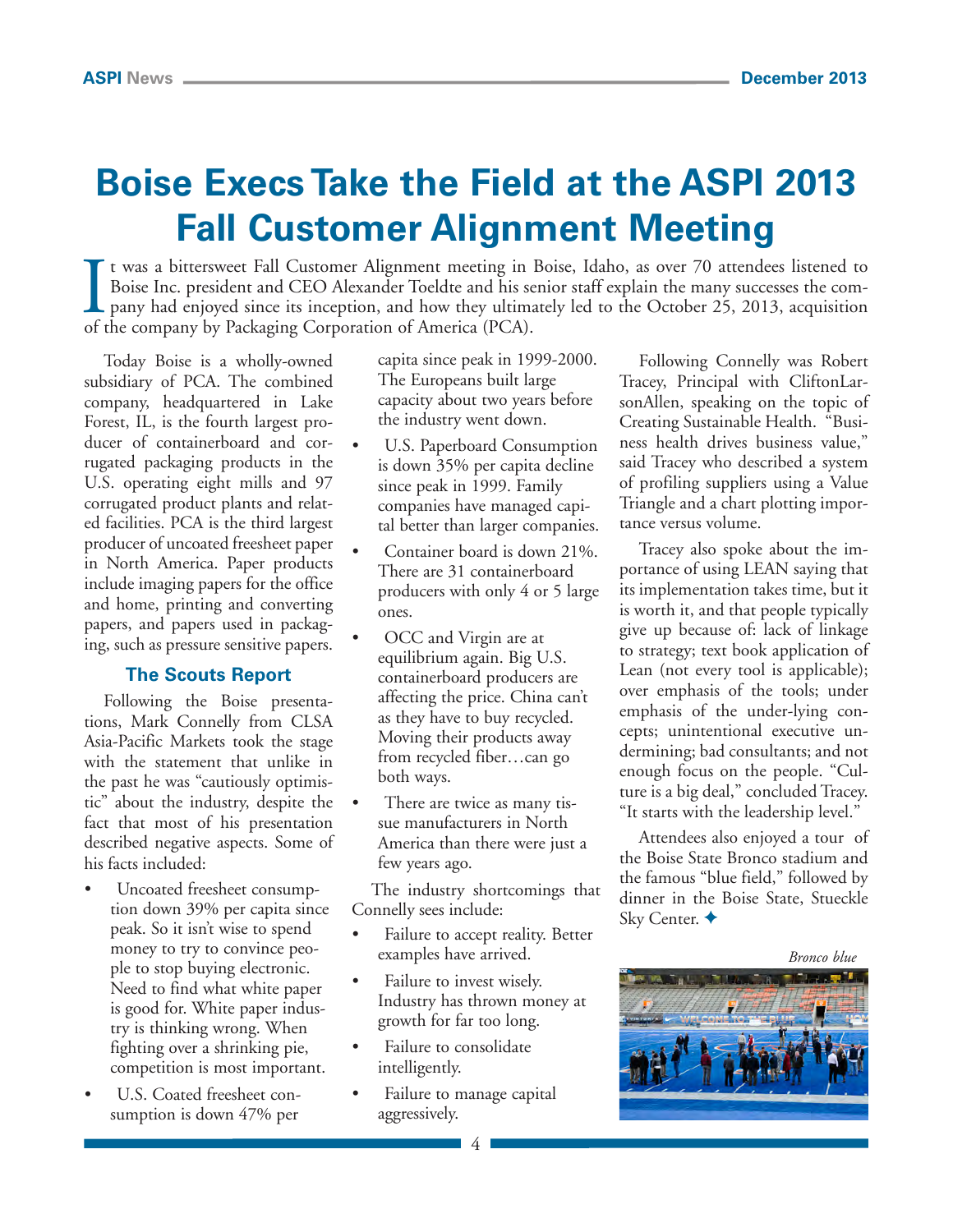# **Working Safer and Saving Time with TAPPISAFE**

The representation of mills, manufacturers, suppliers, contractors and others has brought TAPPISAFE<br>to the next level. TAPPISAFE could not exist without support from our community. Since launch-<br>ing in 2011, TAPPISAFE has to the next level. TAPPISAFE could not exist without support from our community. Since launching in 2011, TAPPISAFE has 13 mills throughout North America participating in the program, 5 mills currently in development and a number of mills in the pipeline. Our owners include, Domtar, Graphic Packaging, International Paper, RockTenn, Weyerhaeuser, Burrows Paper, Finch and Resolute Forest.

Over 10,000 individual students have taken the TAPPISAFE Basic Orientation. TAPPISAFE has seen over 25,000 total records as more mills are taking advantage of the reciprocal training. Companies servicing the pulp and paper industry are inquiring about TAPPISAFE on a daily bases. These companies understand that having a standardized orientation will help the workforce. Our industry has a mobile workforce, it is important that the orientation can be instantly accessed and verified. This is why TAPPISAFE training stays with the student and is an added value for the companies utilizing the system.

TAPPISAFE now offers its Basic Orientation in Spanish. In addition, TAPPISAFE has requests from international locations in Asia, Europe, and South America. Our goal is to help the global industry to cultivate a strong foundation in safety. To help meet this goal we've added 20 new courses to help train the industry on safety. Some of our courses include: Radiation, Fall Protection, First Responder Awareness.

Industry leaders have been an essential part in spreading the word and are the best supporters of the TAPPISAFE program. They promote TAPPISAFE within their companies and the industry. The TAP-PISAFE Supporter helps bring the program to industry. TAPPISAFE Supporters initiative include: Andritz, Albany International, AkzoNobel, AMEC, AstenJohnson, B&D Industrial, Buckman, Chemstone, Coldwater Group, Inc., EagelBurgmann, Fluor, Kadant, Lorentzen & Wettre, Metso, Michael Best & Friedrich LLP, Oasis Alignment, Paperchine, Process Baron, Voith and Yates Construction. TAP-PISAFE is also supported by three industry associations: the Pulp and Paper Safety Association (PPSA), the Association of Suppliers in the Paper Industry (ASPI), and the Pulp and Paper Management Association (PPMA).

To find out how your company can support TAP-PISAFE, visit [www.tappisafe.org. I](http://www.tappisafe.org)f you would like more information about TAPPISAFE, contact Tess Ventress, TAPPISAFE Program Director, by phone at +1-770-209-7213 or email: [tventress@tappi.org.](mailto:tventress@tappi.org)  $\triangleleft$ 



| Mills Participating in TAPPISAFE:          |                                                |  |  |
|--------------------------------------------|------------------------------------------------|--|--|
| Domtar - Ashdown, AR                       | RockTenn - Battle Creek, MI                    |  |  |
| Finch Paper - Glen Falls, NY               | RockTenn – Florence, SC                        |  |  |
| Graphic Packaging - Pine Bluff, AR         | RockTenn - Hot Work Management, Florence SC    |  |  |
| Graphic Packaging - West Monroe, LA        | RockTenn - Stroudsburg, Delaware Water Gap, PA |  |  |
| International Paper - Bogalusa, LA         | RockTenn - West Point, VA                      |  |  |
| International Paper - Riverdale, Selma, AL | Weyerhaeuser - Columbus, MS                    |  |  |
| International Paper - Rome, GA             |                                                |  |  |
|                                            |                                                |  |  |

5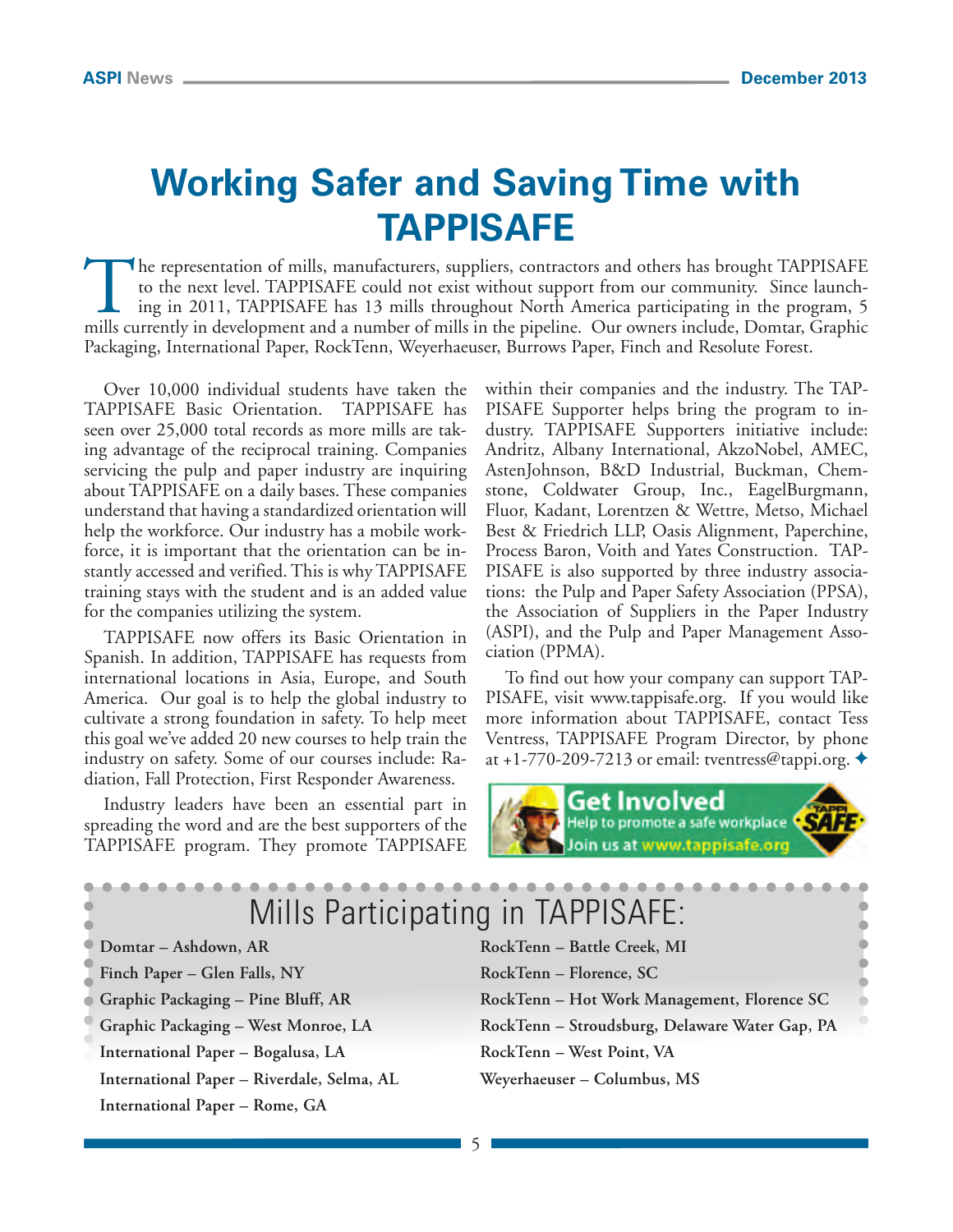## **The Making of a Trusted Advisor Six golden relationship rules to guide the transformation**

*by Mark Hordes, SVP, Organizational Excellence Practice Leader, Sinclair Group*

ny person whose thoughts and actions are grounded in the principles of client respect and mutual collaboration is a trusted advisor. To the trusted advisor, the relationship experience is paramount and is based on caring about the client's long-term business interests.

How can you make the transition to trusted advisor in all your interactions with clients? For any company staffed with technical specialists (service professionals, consultants, engineers and other technical experts), follow six relationship rules to make this transition work.

### **Golden rule #1: Transparency**

Have you ever been in a conversation with someone and you just sensed that he or she wasn't telling the truth? We all have. In business situations, when you wish to develop a trust-based relationship with a client, never lie, stretch the truth or state facts and circumstances you cannot substantiate. The way to develop transparency is through honest dialogue and being open at all times with people. Start every conversation with the philosophy that honesty is the best policy, and observe how positively the other person responds. Being open and honest is highly contagious! Here are examples:

"I've been thinking about what you said you need, but a less costly model might work best for your company at this time."

"This assignment we've been working on is very difficult. May I share what has been challenging?"

### **Golden rule #2: Commonality**

Sharing business or personal interests, experiences or views of the world is the fuel that starts a positive discussion. In business, people like to work with individuals they like and with something in common.

Discuss hobbies, children, sports interests, educational endeavors or world events to create the type of interaction that brings you closer together and fosters a common bond. Everyone can find something in common because we've all lived interesting lives. Look for ways to share commonality because the more similarities we share with people, the easier it is for us to trust them.

As soon as you seek commonality, you become more engaging. Your words and body language communicate interest and curiosity:

"Nice to see you."

"I really enjoy fly fishing, too. Want to see a picture of the monster trout I just caught in Oregon?"

"How can I be of help?"



### **Golden rule #3: Respect**

When you understand and value the uniqueness of another individual with different opinions and ideas, you share one of the highest orders of respect with that person. In a business environment, especially when you are communicating with clients, it's critical to see the other person as an individual worthy of your neutral and objective point of view.

You can probably recall many times when you strongly disagreed with a client's view of the world on a certain issue. In those circumstances, a respectful way to respond is saying, "That's an interesting point of view, tell me more about that."

Even though you have definite points of views on many topics, born out of a lifetime of experiences and relationships, remember to value the uniqueness of the individual who is sitting across from you, and give him or her the respect that person deserves.

*(continued on page 7)*

*Transparency Commonality Respect Caring Credibility Reliability* TRUST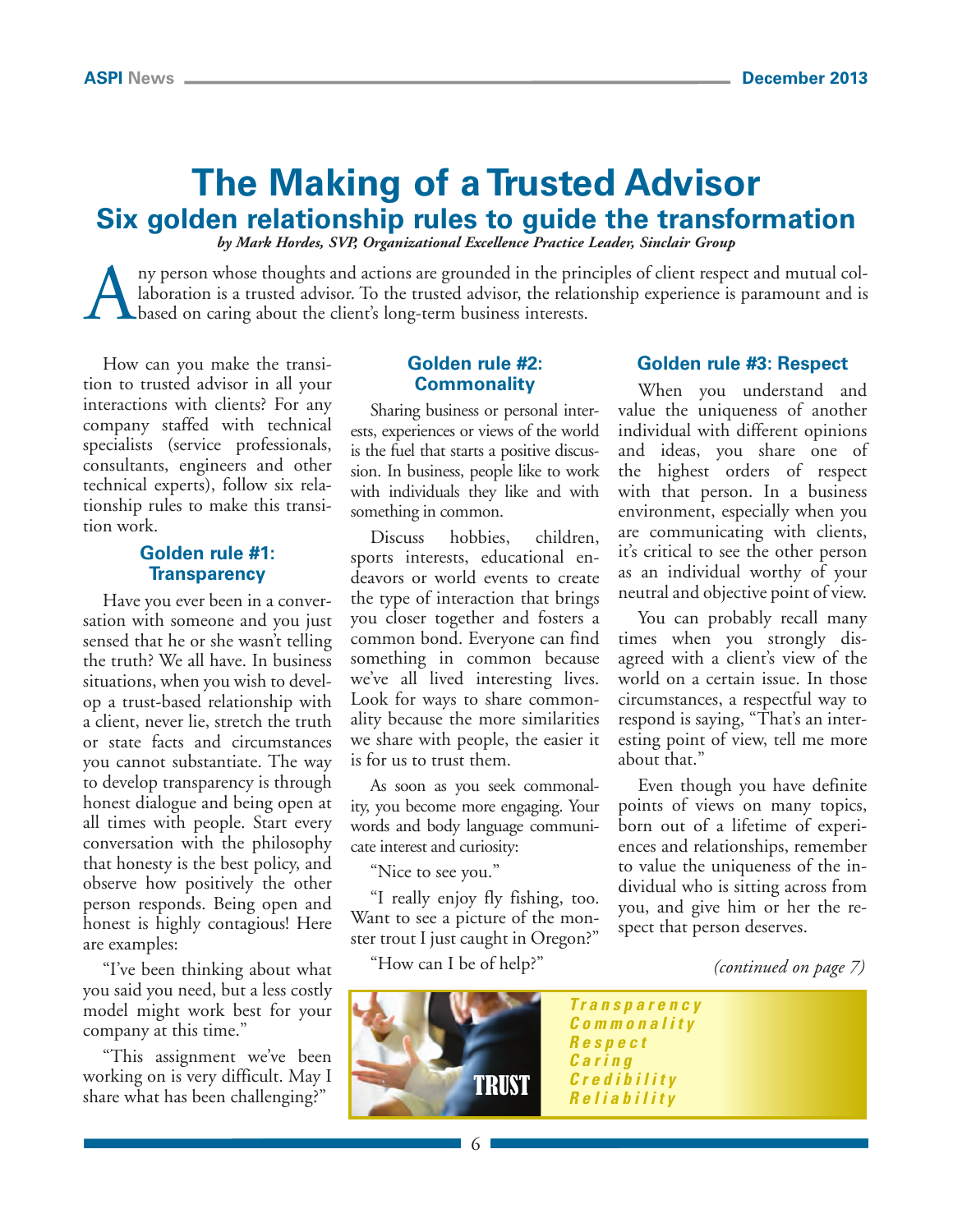### **The Making of a Trusted Advisor**

**Golden rule #4: Caring**

Have the client's best interests at heart, and demonstrate the purposeful act of caring by communicating a willingness to learn about what success means to the other person, on a professional and personal level. You can also demonstrate caring through non-verbal behavior: how you listen, use your facial expressions, nod your head, lean forward to show interest and look directly at the other person. Caring is a rich emotional presence that when combined with respect, commonality and transparency adds an emotional context to the trust-building process. For example:

"Our security group has recently completed several projects for a large company, and it was able to eliminate several serious roadblocks that stopped fraud cold! I would be pleased to have our lead consultant come in and share the case study with you. Would that be helpful to you?"

*(continued from page 6)*

### **Golden rule #5: Credibility**

Demonstrate credibility by competence, fairness and integrity. Trusted advisors always follow a set of internal integrity beliefs that guide behavior. They also demonstrate credibility by sharing lessons learned and best practices gleaned from other engagements, and relating skills and experiences to the situation in front of them.

"This project feels just like the one we did at TechnoTech. May I share a few lessons we learned and best practices we discovered?"

Trusted advisors speak freely, and they're not afraid of giving important information that will benefit the client's decision-making process and thinking. Always try to be fair: fair in your negotiations, level setting, mutual expectations, as well as basing fees on value-creating actions and activities.

### **Golden rule #6: Reliability**

Consistently do what you say you will do promotes reliability. Never make promises you have no

intention of keeping. Follow up and communicate regularly. Trusted advisors build a track record of coming through for someone. We all know that actions speak louder than words. When others see you as a reliable person, people trust you to do the right thing.

An old Chinese saying goes something like this, "May you live in interesting times." It would be an understatement to say that the world is getting more complicated, technology-driven and impersonal. By developing skills, behaviors and actions, akin to being a trusted advisor, the world gets more personal and real, and less complicated. Follow these six rules to build trusted advisors in your organization, and you will soon capture "the best of times" with all your client and customer relationships.

For more information, contact Mark Hordes at 1.281.296.7975 or [OrgExcellence@sinclairgroup.com.](mailto:OrgExcellence@sinclairgroup.com)  To find out more about the Sinclair Group, visit www.sinclairgroup.com.

# **New Markets for Forestry – An Automotive Perspective**

*by Craig Crawford, President and CEO, Ontario BioAuto Council*

The North American shale gas revolution could provide important new opportunities for bio-product and bio-chemical production using forest biomass, and help improve the long-term competitive position of the domestic chemical, automotive and other advanced manufacturing sectors.i

North American chemical crackers, which are located mainly along the US gulf coast, typically use oil-based naphtha as a feedstock. Because of the shale gas revolu-

tion, they are now converting their operations to low cost natural gas liquids like ethane and propane, which are used to make major commodity plastics like polyethylene,

polypropylene and polyvinylchloride. These three plastics account for about 75% of the plastics used in the automotive sector.

*(continued on page 8)*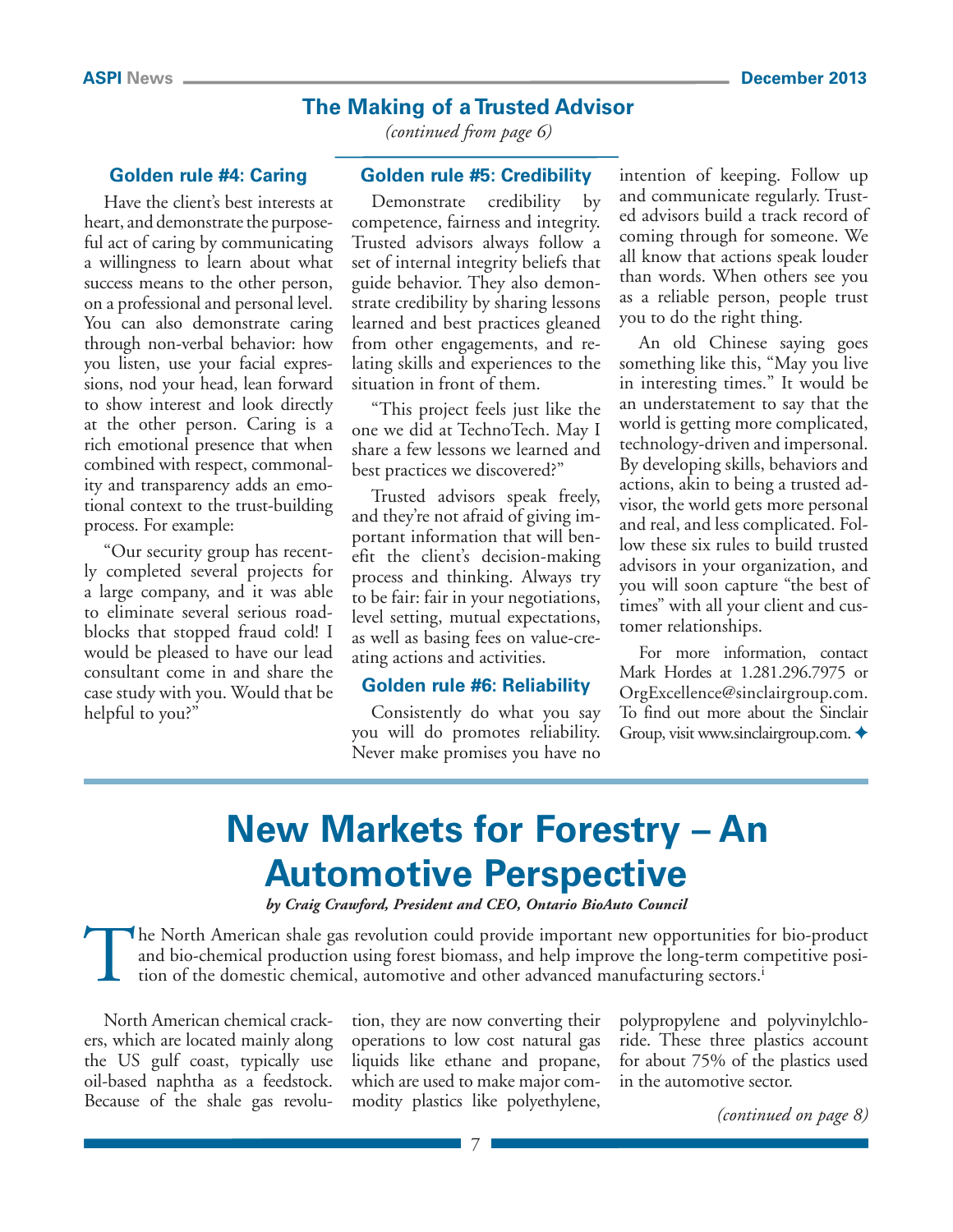### **New Markets for Forestry**

*(continued from page 7)*

However, the shift to natural gas liquids will also result in a shortage of key co-products traditionally derived from naphtha cracking, one of the most significant being butadiene, a C4 platform chemical used to make rubber, nylon and ABS plastics that the automotive sector relies on to make tires, carpeting and interior car door panels.

The biotechnology industry is now moving quickly to address the shortage of C4 chemicals by using biotechnology to convert biobased sugars into butadiene and other C4 chemicals like succinic acid. Many of these new biotechnology companies have formed partnerships with existing global rubber and nylon producers.

The Ontario BioAuto Council has been partnering with various forest sector organizations to research and develop a range of new technologies that can both assist the shale gas industry increase the yield of natural gas liquids in a safe, sustainable manner and link C5 sugars from the hemicellulose stream in pulp and paper mills to emerging biotechnology firms focused on creating bio-based routes to C4 chemical production. In addition, the Council is also partnering with the forest sector to develop new technologies to replace ABS plastics with a plastic composite material made using polypropylene and cellulose fibers sourced from pulp mills.

The automotive sector hopes to achieve a strategic, low-cost, competitive advantage while at the same time helping the forest sector transform into new markets by emphasizing a "hybrid" approach that

combines the best of traditional hydrocarbon chemical production with new biotechnology routes to the production of C4 chemicals like butadiene and succinic acid.

Previous concepts pitting biotechnology against the traditional hydro carbon industry are giving way to a more nuanced "hybrid" position that seeks to find synergies between the two sectors.

### **The North American Shale Gas Revolution**

Shale gas formations are widespread throughout the US and Canada. Natural gas production from these plays is expected to increase from 11 trillion cubic feet (Tcf) in 2012 to 29 Tcf in 2035. About 30% of the incremental growth is expected to come from the Marcellus shale play with other major contributions coming from Western Canada (e.g. Montney, Horn River, Cordova and Liard).<sup>ii</sup>

Shale gas is expected to account for 50% of the total natural gas production in North America by 2017, and nearly two-thirds of all production by 2035. Conventional onshore production is expected to continue to decline, while offshore production is expected to remain flat.<sup>iii</sup>

This revolution in North American natural gas production will make North America one of the worlds' lowest cost producers – with natural gas prices roughly one-quarter those paid in Europe, Asia and Brazil.<sup>iv</sup> For energy intensive North American resource and chemical industries, this is very good news.

### **The Switch to Natural Gas Liquid Plays**

But the good news story does not end there. Many of the most economically productive shale gas plays, like the Eagle Ford in Texas, the Marcellus in Appalachia, and the shale gas plays in Western Canada, also produce natural gas liquids like ethane, propane, butane and pentane. These liquids provide additional revenues, and when natural gas prices are low, they greatly improve the economic returns. In fact, the returns are so attractive that many of the new wells are being drilled in "wet" shale plays that are rich in both natural gas and natural gas liquids.<sup>v</sup> Most of the incremental growth in shale gas plays between 2010 and 2014 is expected to take place in wet plays.<sup>vi</sup>

This shift to wet plays will create vast new supplies of natural gas liquids. Production is expected to increase from 2.1 million barrels per day in 2011 to 3.2 million in 2016.<sup>vii</sup> On average, ethane and propane account for around 40% and 27% respectively in total natural gas liquids production and both are priced significantly lower than oilbased naphtha.

### **The Renewal of the North American Chemical Industry**

Low cost natural gas, used as chemical process energy, combined with low cost ethane and propane chemical feedstocks, is expected to renew the North American chemical industry, which has not seen a major investment in over 20 years.

According to the American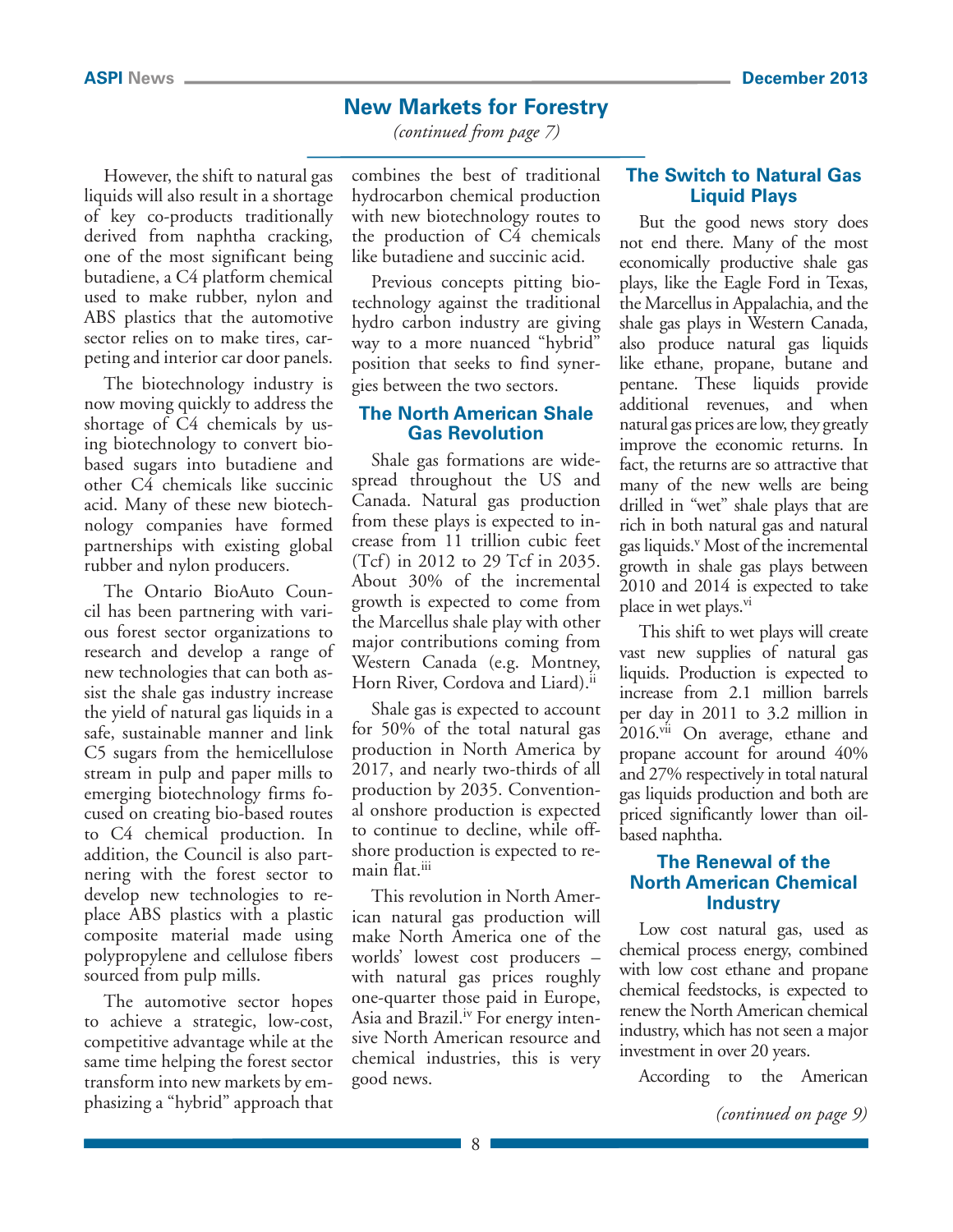### **New Markets for Forestry**

*(continued from page 9)*

Chemistry Council, the industry is projecting \$72-82 billion in new capital investment between 2010 and 2020, with investment peaking in 2015, as existing and new crackers switch from naphtha to natural gas liquids.viii

### **Opportunities for Biotechnology**

The shift from naphtha to natural gas liquids is expected to result in trade-offs – specifically in the form of a sharp drop off in the production of several co-product streams associated with naphtha cracking. The most serious co-product shortage is expected to be butadiene, a C4 carbon monomer which is used primarily to make rubber, nylon and ABS. Rubber is used in the automotive sector to make tires, nylon is used for carpets and in various under the hood applications including hoses and strong, high temperature parts to replace metals. ABS is a plastic frequently used in the automotive sector to make interior door panels.

According to Booz & Company, butadiene shortages are expected to reach 9% in 2015 and 28% by 2025 as a result of the switch from naphtha to natural gas liquids.<sup>ix</sup> These shortages, and the accompanying price increases and instabilities, provide potentially attractive business opportunities for biotechnology firms producing C4 chemicals like butadiene and succinic acid. In fact, at least eight biotechnology companies have partnered up with rubber and tire manufacturers to try and bring these new technologies to market.

### **Potential New Markets for Forestry**

The growth of shale gas, the impact of butadiene shortages, and advances in new biotechnology routes to C4 production is opening potential markets for pulp and paper companies. Forest-based nano cellulose materials are being field trialed by major oil and gas companies as green, non-toxic drilling muds and fracking fluids that have the potential to reduce fluid loss and improve yields. Research is also being conducted to convert the hemi-cellulose stream into C5 sugars that can be sold to biotechnology companies who are producing biobased C4 alternatives like butadiene and succinic acid. And a number of pulp and paper companies like UPM and Mondi, and organizations like the Ontario BioAuto Council, are developing polypropylene and cellulose fibre composite pellets that can be used to replace ABS plastics in a broad range of applications, including the automotive sector.

The future of the pulp and paper industry could be very bright, if these new technologies are commercially successful.  $\triangleleft$ 

- See, for example, Dr. T.K. Swift, "Shale Gas, Competitiveness and New US Chemical Investment", American Chemistry Council, National Academy of Engineering Conference on Shale Gas: P romises and Challenges" June 18, 2013; Martha Gilchrist Moore, "Shale-Advantaged Chemical Industry Investment", American Chemistry Council, April 9, 2013; John Larson, HIS Global Insight, "The Economic and Employment Contributions of Shale Gas in the United States"; HIS Inc., "The Economic and Employment Contributions of Unconventional Gas Development in State Economies", June 2012
- ii. Bruce B. Henning, "Natural Gas in 2013: And The beat Goes On", ICF International, Union Gas Meeting, London, Ontario, June 4, 2012 iii. Ibid.

Martha Gilchrist Moore, "Shale-Advantaged Chemical Industry Investment", American Chemistry Council, April 9, 2013

Anne B. Keller, Midstream, "NGL 101 - The Basics", June 6, 2012

- vi. Chris Foster, Bentek Energy, "Northwest Supply Dynamics", NGA 2013 Regional Market Trends Forum, April, 2013
- vii. Al Troner, Asia Pacific Energy Consulting (APEC), "Natural Gas Liquids in the Shale Revolution", James A. Baker III Institute for Public Policy, Rice University, April 29, 2013
- viii. Dr. T.K. Swift, "Shale Gas, Competitiveness and New US Chemical Investment", American Chemistry Council, National Academy of Engineering Conference on Shale Gas: Promises and Challenges" June 18, 2013
- ix. Booz & Company, "Global Petrochemical Feedstock Developments – Implications and Opportunities" Dhahran, November 2012. Prepared for SAEE

## **ASPI Welcomes New Members**

ASPI is pleased to announce that **Airmaster Aerator, BASF**, and **Viridity Energy** have received Board of Director approval to join ASPI.

**Dean Caldwell**, President will be the primary contact for Airmaster Aerator. For BASF, **Ted Kelly**, VP Business Management, Paper Chemicals will be the primary contact. **Shane Porzio**, Vice President Global Business Management Kaolin and **Joy Bryant**, Marketing Communications Manager will be alternate contacts

for BASF. For Viridity Energy, **Janeen Lawlor**, Vice President, Marketing will be the primary contact.

*(continued on page 10)*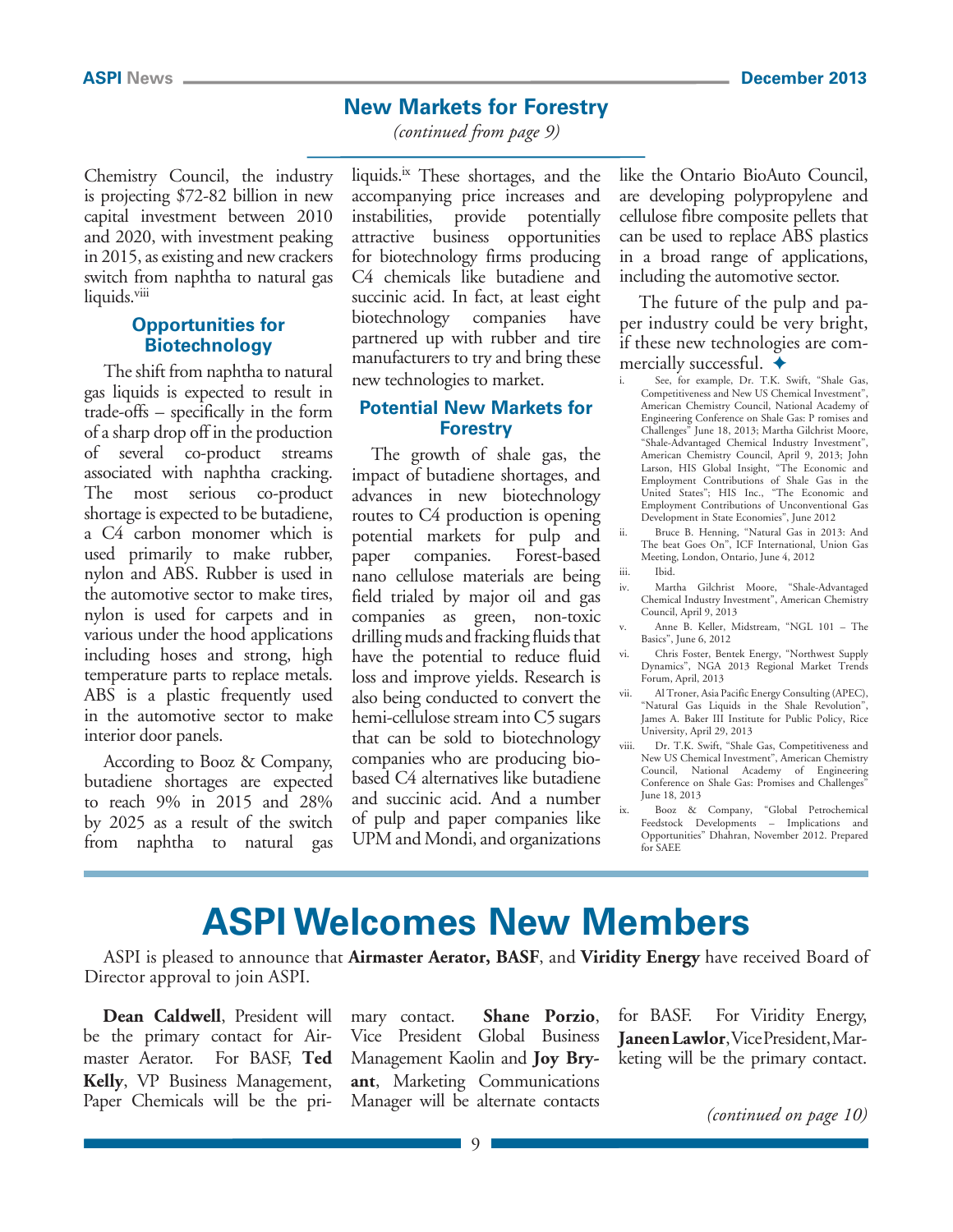### **ASPI Welcomes New Members**

*(continued from page 9)*

**John McGee**, Chief Technology Officer, and **Eric Alam**, Executive Vice President, Sales will be alternate contacts for Viridity Energy.



### **About Airmaster Aerator**

The Airmaster Aerator is one of the most advanced and efficient aerator technologies available. The unique design of the Airmaster Aerator is very efficient in raising the dissolved oxygen level, high capacity water movement, sludge reduction, foam suppression, substantial electric energy savings, and maintenance cost savings.



### **About BASF**

BASF is the world's largest chemical company – The Chemical Company. With more than 110,000 employees, six verbund sites and approximately 380 additional production sites worldwide, BASF serves customer and partners in almost all countries of the world.



### **About Viridity**

Viridity Energy empowers industrial facilities to lower their total energy spend without compromising processing time or operations. We understand that to be effective, an industrial energy management strategy must be flexible, voluntary, and above all, respect production priorities. Through our approach, you have the ability to access the right programs to enable the full value or your load flexibility while respecting your operational constraints. If you're interested in lowering your energy spend by up to 15% without impact to your operations, Viridity has a suite of solutions for you. For more information, please visit [www.](http://www.viridityenergy.com) [viridityenergy.com.](http://www.viridityenergy.com)  $\triangleleft$ 

# **ASPI Distinguished Service Awards**

P**eter Collins** and **Laurie Wicks** were honored at the ASPI 2013 Fall Customer Alignment Meeting with the **APSI Distinguished Service Award**. The awards were presented at the ASPI Business Meeting.

Laurie Wicks, President with Paperchine, served on the ASPI Board of Directors from 2007- 2012. With 50 years of experience in the industry, Laurie brought great knowledge to the Board. Laurie was an active Director, supporting the association through recruiting new members and developing ASPI Meeting programs by securing key industry leaders.

Peter Collins, Vice President with Andritz, served on the ASPI Board of Directors from 2009- 2013. With over 20 years at Andritz, Peter also brought great knowledge and experience to the Board. Peter was also an active Director, playing a key role in securing speakers and recruiting new members. ASPI gratefully acknowledges both Peter and Laurie for their support and dedication to ASPI, and on behalf of the current Board of Directors, sincerely thanks them for their years of service.

ASPI also wishes to thank Diane Collins, Peter's wife and Patricia Wicks, Laurie's wife for their support of ASPI and their spouse's

engagement. Both Diane and Pat regularly attended the spouse programs, and were a vital part of the ASPI organization. Thank you!  $\triangle$ 



*Peter Collins receives the ASPI Distinguished Service award from ASPI President Carl Howe.*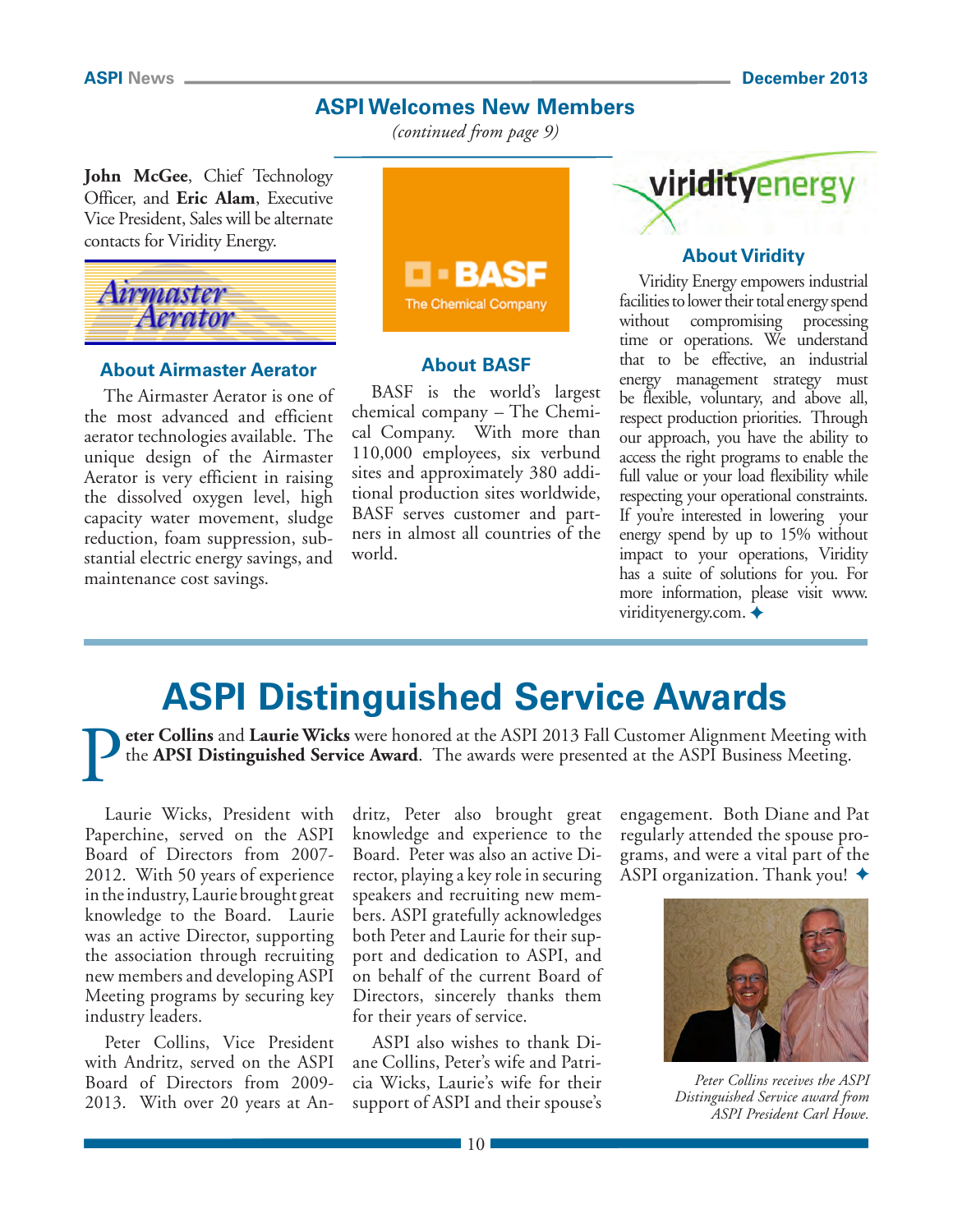# **ASPI Benchmarking Survey**

The of the benefits of ASPI membership is to participate and receive the results from the bi-annual ASPI<br>Performance Benchmarking Survey. This survey assesses trends in bookings and Net Contribution<br>Margin (NCM), a general Performance Benchmarking Survey. This survey assesses trends in bookings and Net Contribution Margin (NCM), a general term to indicate the profitability of a product line. Data is included for both North America and global businesses, for six different sectors: Capital Equipment, Chemicals, Consulting and Field Services, Consumables, Engineering and Construction Services, and Spare Parts.

### **Primary Job Description**



*The primary job function area of ASPI member respondents are Management and Sales & Marketing.* 

This survey is conducted every six months by supplier executives. Respondents are primarily in Management (58%) and Sales and Marketing (42%), providing a very high level assessment of industry trends.

All survey responses are strictly confidential. Individual surveys are not shared, and only aggregate data is available to members. Survey results for the January – June 2013 period are available, but only to ASPI Member companies. Please contact Colleen Walker at [cwalker@aspinet.org if](mailto:cwalker@aspinet.org) your company is a member and you would like a copy.  $\triangleleft$ 

## **ASPI Welcomes New Director**

SPI welcomes Carl Luhrmann, Senior Vice President with Andritz Inc. to the Board of Directors Class of 2015. Carl has been with Andritz for over 18 years, originally starting with Kamyr and then Ahlstrom. Carl is responsible for pulp and paper mill services for the North American region. ASPI greatly appreciates Carl's support and dedication to the association. *Carl Luhrmann*



## **ASPI Staff Key Contacts**

### **Eric Fletty** ASPI Excutive Director +1 770-209-7535 [efletty@aspinet.org](mailto:efletty@aspinet.org)

### **Marilyn Jeans**

ASPI Meeting Planner Office: 770-209-7296 Cell: 404-580-7923 [mjeans@aspinet.com](mailto:mjeans@aspinet.com)

**Colleen Walker** Director of Member Relations +1 770 209-7349 [cwalker@aspinet.org](mailto:cwalker@aspinet.org)

### **Elise Hitchcock** Association Management Coordinator Office: 770-209-7214 [ehitchcock@aspinet.org](mailto:ehitchcock@aspinet.org)

11